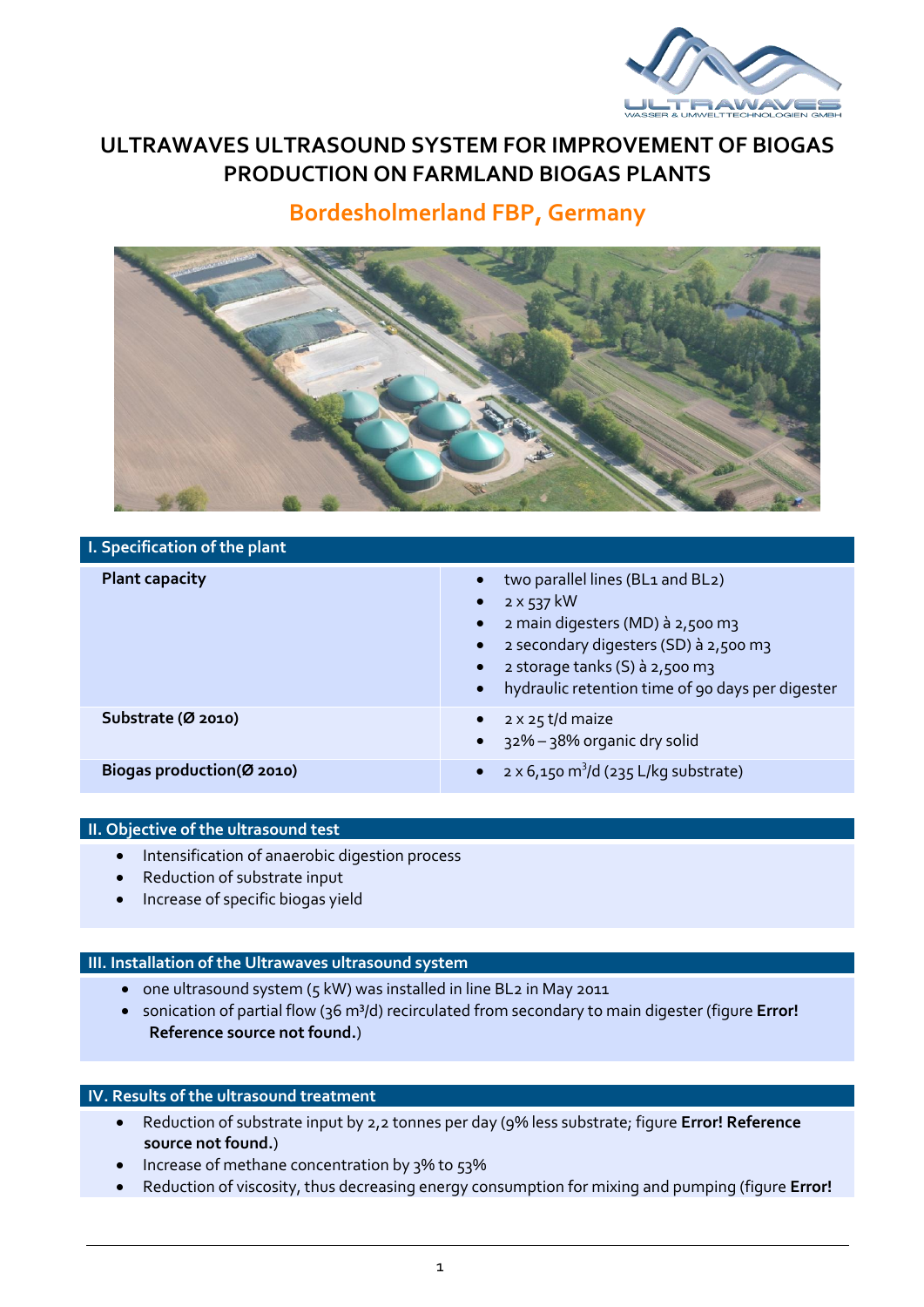

### **Reference source not found.**)

## **V. Outlook**

- Expansion of plants to 2 x 800 kW
- Installation of a second Ultrawaves ultrasound system in March 2012





*Figure 1: Layout of FBP Bordesholmerland and integration of ultrasound system (US)*